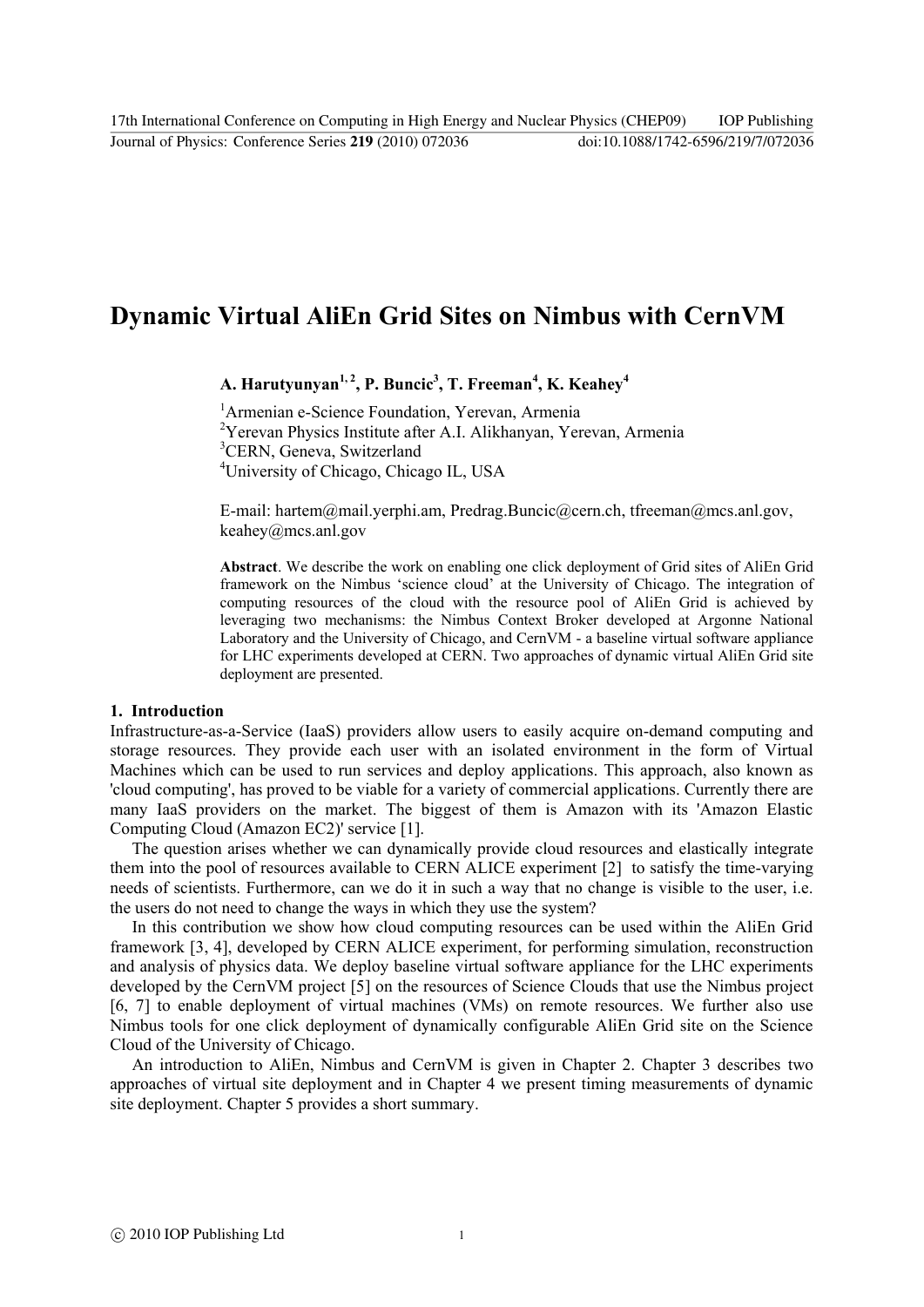# **2. AliEn, Nimbus and CernVM**

# *2.1.\$\$AliEn*

AliEn is a lightweight framework, developed by the ALICE experiment, to handle execution of jobs performing simulation, reconstruction and analysis of physics data. It operates like a global queue system which schedules jobs onto numerous distributed sites.

The framework is built from open source components using a combination of Web Services and distributed agents that communicate with each other using the SOAP protocol [8]. AliEn services can be divided into 2 categories: central services and site services. Central services perform Virtual Organization (VO) wide tasks such as user authentication (Proxy Service), job management (Job) Manager Service), job scheduling (Job Broker Service), etc. Site services provide interfaces to computing and storage resources on the sites as well as perform auxiliary tasks (e.g. monitoring of those resources). Examples of site services are Computing Element (CE) and application package manager (PacMan). Site services must be deployed on all sites serving the needs of the ALICE experiment, whereas central services must be deployed only in one place. For the detailed description of AliEn framework please refer to [3] and [4].

# *2.2. Nimbus*

The Nimbus project provides an open source, extensible IaaS implementation supporting Web Service Resource Framework (WSRF) [9] as well as the Amazon EC2 interfaces (the Virtual Workspace Service (VWS)) as well as end-user services that make cloud computing easy-to-use for the end user. An example of the latter is the Context Broker service [7] that enables secure establishment of security and configuration context over hosts spanning a distributed environment. The project mainly targets scientific community and offers a platform for experimentation with features for scientific needs. Detailed information on Nimbus project can be found at [6] and [7]



#### *2.3.\$CernVM\$*

The CernVM Virtual Software Appliance is a thin Virtual Machine that contains just enough of Operating System to run the application frameworks of the four LHC experiments. Its Operating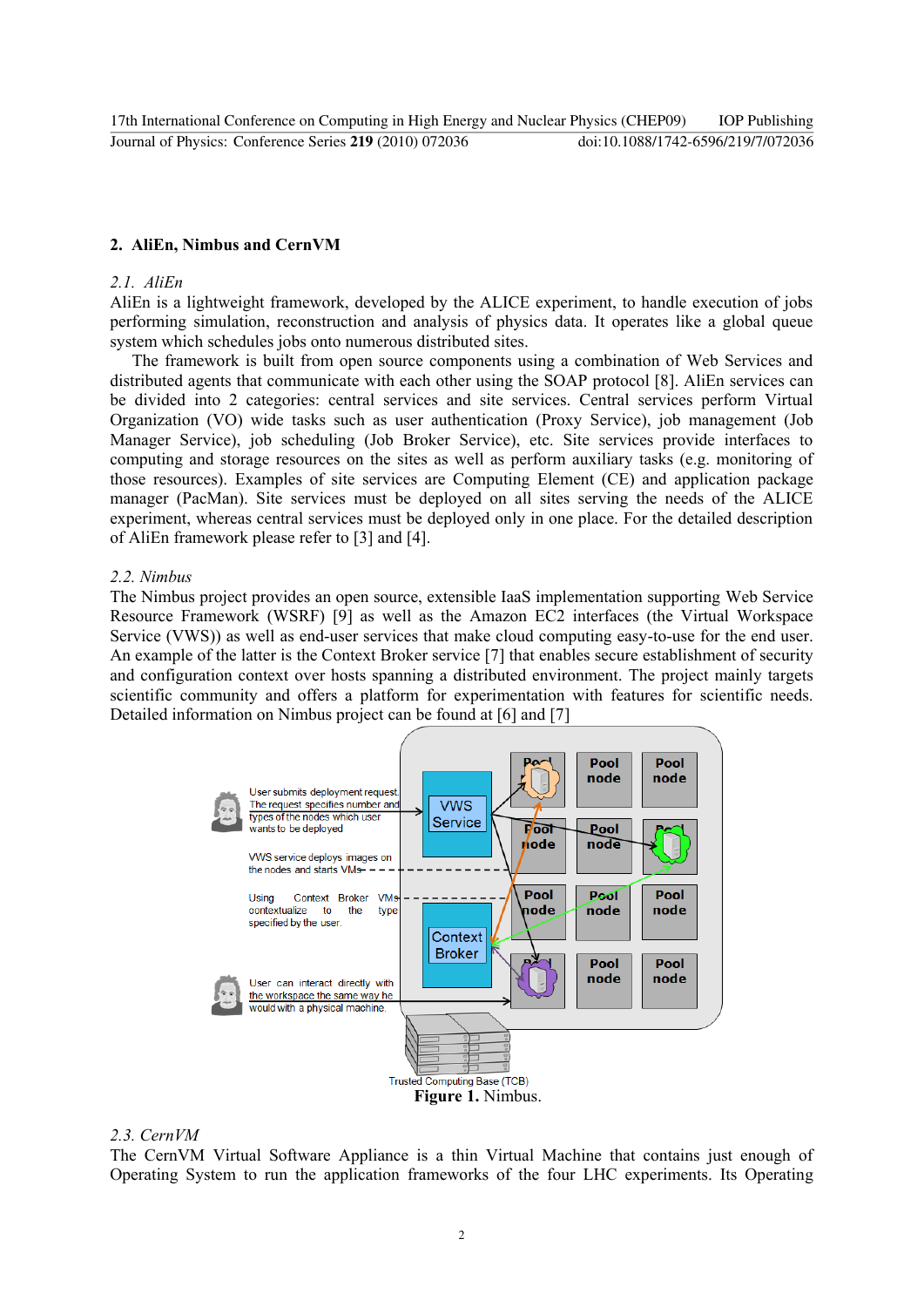System, based on rPath Linux2, fits into a compressed file smaller than 100 MB. The experiment software stack is brought into appliance by means of a file system specifically designed for an efficient and 'just in time' software distribution. In this model, the client downloads only necessary binaries and libraries as they get referenced for the first time. By doing that, the amount of software that has to be downloaded in order to run the typical experiment tasks in the Virtual Machine is reduced by an order of magnitude. For detailed information about CernVM please refer to [5].

# **3. Virtual site operation**

To integrate computing resources provided by Nimbus into ALICE VO we have implemented two scenarios. In the first scenario (that we will call the 'classic' scenario), we dynamically deploy an AliEn "virtual site": we first deploy VMs supporting site services, then, start Worker Nodes (WNs) on the same cloud and, using the site services, get jobs for execution from central AliEn task queue (detailed information about 'classic' scenario is given in Section 3.1). The second approach uses CernVM Co-Pilot, which does not require deployment of site services on the cloud (detailed information about CernVM Co-Pilot is given in Section 3.2). In both scenarios we use images provided by CernVM project.

The question arises, about what happens to the job, if the WN on which it was running, gets terminated. AliEn has the mechanism for detection of such cases. There is a central service which checks jobs' status update times and in case there is job, whose last status update was performed more than 12000 seconds ago that job is marked in the database as failed. If during that job submission user who submitted it has requested automatic resubmission than the failed job will be automatically scheduled for execution again.

# *3.1. Deployment of a 'classic' AliEn site*

To deploy a virtual site on a cloud we need to deploy following services:

- ClusterMonitor routes messages from AliEn site services to central services. All site services communicate to central services and the configuration database through the site Cluster Monitor. (runs on services node)
- PackMan (Package Manager) installs application packages (e.g. ROOT, AliRoot) required by the jobs on the site (runs on services node)
- $\bullet$  MonaLisa monitors site services (runs on services node)
- JobAgent  $(JA)$  delivers the input of the data required by the job, starts the job and registers the output of the job in the AliEn file catalogue. (runs on  $WNs$ )

There is no need to run a CE service, which serves as an interface to the local batch system and is typically used to start the JA on the WNs. In our setup JAs are automatically started on the WNs whenever WNs are booted. We do not deploy Storage Element (SE), a service for accessing local mass storage systems, because the whole site running on a cloud is supposed to be started and stopped very often, and thus the data which potentially could be kept in the SE would not be available most of the time. That is why the data produced on the virtual site is kept on the SEs of other sites. For the detailed description of AliEn services see [4].

The step by step site deployment procedure is as follows:

- 1. Deploy the workspaces (1 services node, which will run ClusterMonitor, PackMan and MonaLisa and required number of WNs, which will run JA) using the image provided by CernVM.
- 2. Transfer credentials  $(X.509$  certificate + private key) to all newly created workspaces
- 3. Transfer site configuration information (e.g. name of the SE where the data produced by the site must be kept) to the nodes.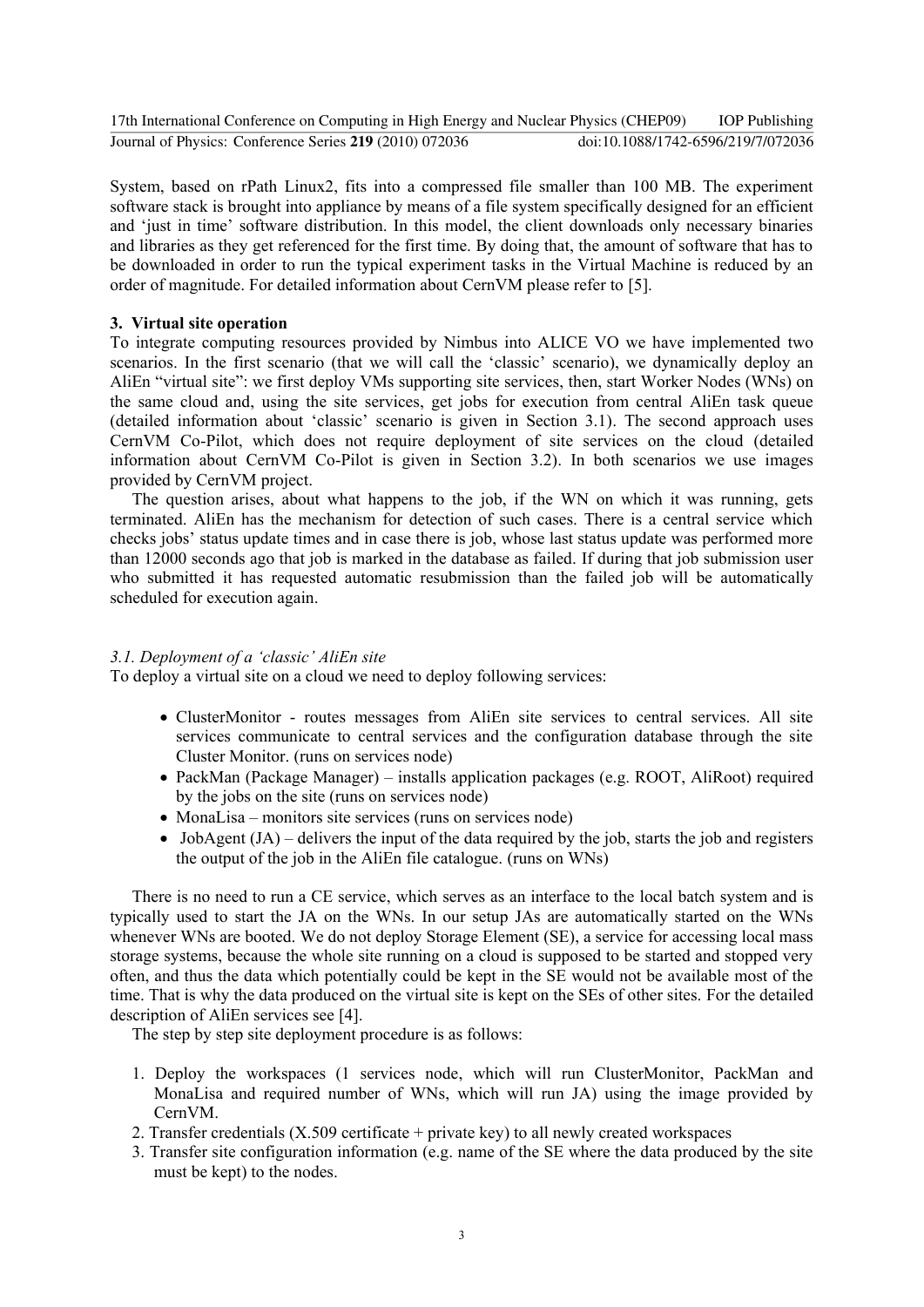| 17th International Conference on Computing in High Energy and Nuclear Physics (CHEP09) |                                    | <b>IOP Publishing</b> |
|----------------------------------------------------------------------------------------|------------------------------------|-----------------------|
| Journal of Physics: Conference Series 219 (2010) 072036                                | doi:10.1088/1742-6596/219/7/072036 |                       |

- 4. Configure services node (e.g., NFS server, which must export the directory where the PackMan service will install the application software).
- 5. Configure WNs (e.g., add to configuration files the address of the services node)
- 6. Start the ClusterMonitor, MonaLisa and PackMan services
- 7. Start JA service on WNs

Using the Nimbus Context Broker [7] allowed us to perform all these steps (and thus deploy an AliEn site) with a single command. The command gets as an input a cluster description file and the VM image which must be used to start each of the nodes. Cluster description file is written in XML and specifies number and type ('service' or 'WN') of nodes as well as site configuration parameters.

When the site deployment command is executed Nimbus launches the VMs and 'contextualizes' them to the type specified in cluster description file. Contextualization is done in the following way: Upon launching VMs a lightweight agent running on each VM contacts Nimbus Context Broker and gets the contextualization information. This information is passed to the set of scripts (so-called contextualization scripts), which are launched to configure appropriate services inside VMs and start them.

Once the deployment and contextualization are completed, JAs contacts the Job Broker central service which fetches jobs from the ALICE task queue and sends them to JAs for execution.

# 3.2. Deployment of AliEn site using CernVM Co-Pilot

In this case AliEn site services are not deployed on a cloud. Instead we take the approach of deploying just the worker node VMs on the cloud. To implement that we have created CernVM Co-Pilot Agent and CernVM Co-Pilot Adapter services. Co-Pilot Agent runs on the WNs and uses Jabber/XMPP instant messaging protocol [10] to communicate with Co-Pilot Adapter, which runs outside the cloud and provides the functionality previously provided by AliEn site services. Co-Pilot Agent and Adapter were developed specifically to ease deployment of Grid sites on computing clouds. The use of Jabber/XMPP allows scaling of the system in case of a high load on the Adapter node by just adding new Adapter node(s) to the existing messaging network.

The steps for site deployment are following:

- 1. Deploy workspaces using an image provided by CernVM
- 2. Transfer credentials (agent username and password) to the newly created workspaces
- 3. Start Co-Pilot Agent service on the workspaces

Like in case of a 'classic' site, here we also use Nimbus Context Broker to deploy AliEn site with a single command. The command gets as an input cluster description file and the VM image which must be used to start the nodes. Cluster description file is written in XML and specifies number of nodes which need to be started. The Agent is preconfigured with the Jabber server hostname and the Jabber ID of Co-Pilot Adapter, which are the only configuration parameters it needs. Co-Pilot Agent then contacts Co-Pilot Adapter service and requests a job to execute. Upon receiving job request from an Agent, Adapter contacts AliEn Job Broker central service which fetches jobs from ALICE task queue and sends them to Adapter, which in turn forwards jobs to Agents. When the job is done, Agent reports results to Adapter which in turn forwards them to AliEn central services. Fig. 3 represents CernVM Co-Pilot setup.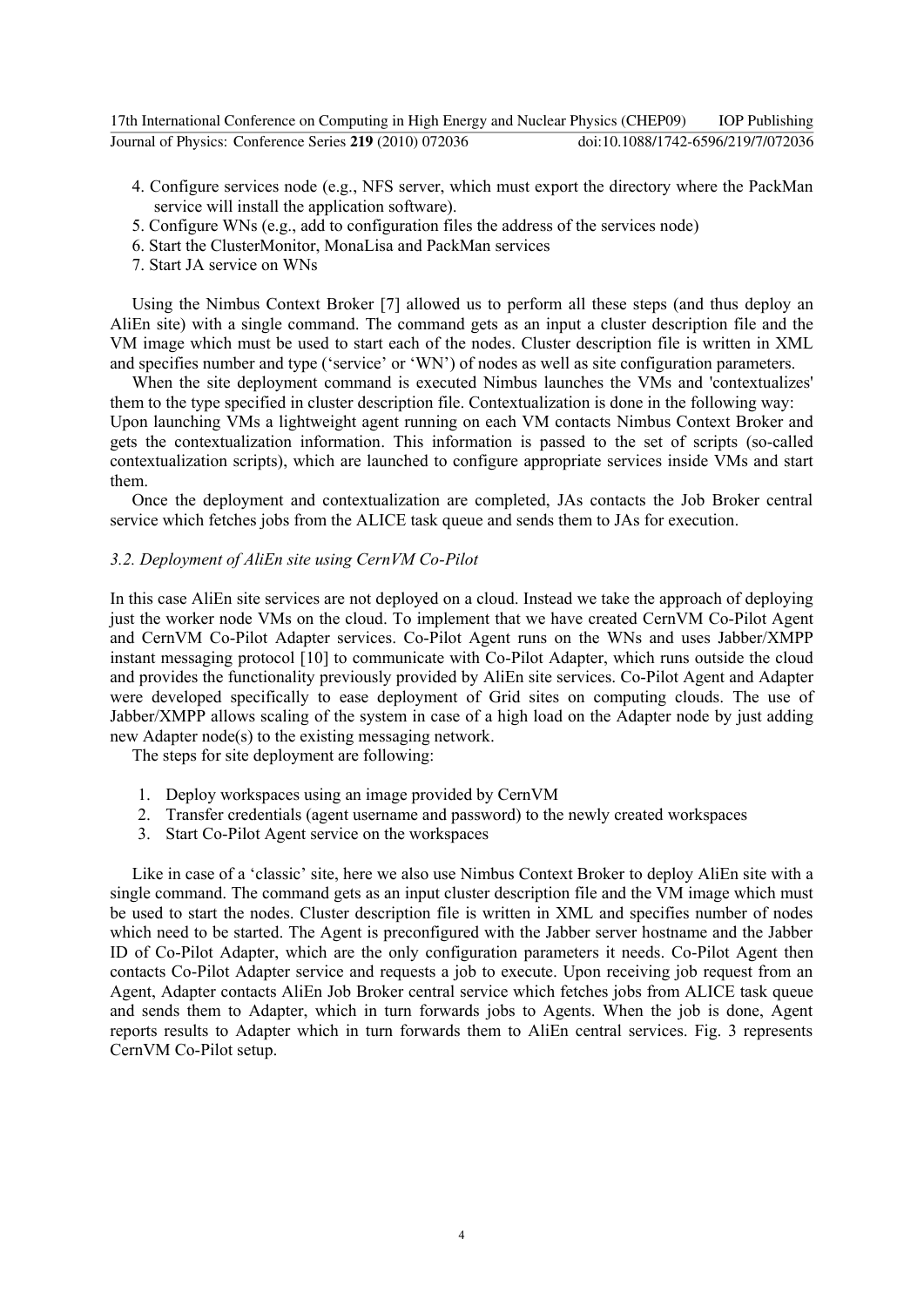

Figure 3. CernVM Co-Pilot.

# *3.3.\$Comparison\$of\$these\$two\$approaches*

The 'classic' approach is very straightforward and does not require any new development neither in AliEn nor in Nimbus. However, it has some drawbacks. First thing is that we need a separate workspace (and in case of high load few of them) to run site services. Their deployment is time consuming and if we could exclude them from the setup we would potentially have more workspaces for running WNs. Another thing is that in this case the application software is brought to the cloud by PackMan service and is made available to WNs through NFS server. This is not optimal, because CernVM image already provides the application software and it would be cleverer and faster if WNs could use it (that would also allow elimination of PackMan service from the deployment), but that would require modification of AliEn JobAgent service code. The 'classic' approach can be used to easily integrate cloud resources into other Grid frameworks.

The Co-Pilot approach does not require deployment of service nodes and thus potentially allows running more jobs on the same number of virtual workspaces (since some of them will be used as worker nodes rather than service nodes). Besides it uses application software available from CernVM and does not require any package management from Grid middleware whatsoever. Currently Co-Pilot Adapter can fetch jobs only from AliEn. However it can be extended to communicate with any pilot job framework, e.g. PanDA - distributed production and analysis system [11] used by CERN ATLAS [12] experiment, or Dirac  $[13]$  – Grid solution used by CERN LHCb experiment [14]. Co-Pilot agent does not have anything AliEn-specific and is written in a way, that running jobs fetched from other frameworks should not require extra development.

#### **4. Virtual site deployment timing measurements**

For both types of dynamic sites we have measured the time which elapses between a) launching site deployment command and start-up of node(s) on the cloud, b) launching site deployment command and requesting of job(s) by WNs and c) requesting job(s) by the WNs and assignment of jobs to them by AliEn. To perform the measurements we have deployed sites with different number of worker nodes: from 1 to 10. For each number of WNs, 3 deployments have been performed, so 30 deployments were done for 'classic' site (launching 165 WNs overall) and 30 deployments for Co-Pilot site (again, launching 165 WNs overall). For each deployment timings have been measured, and afterwards mean times have been calculated. The deployment commands have been launched from a machine located at CERN to the Nimbus Science Cloud of the University of Chicago.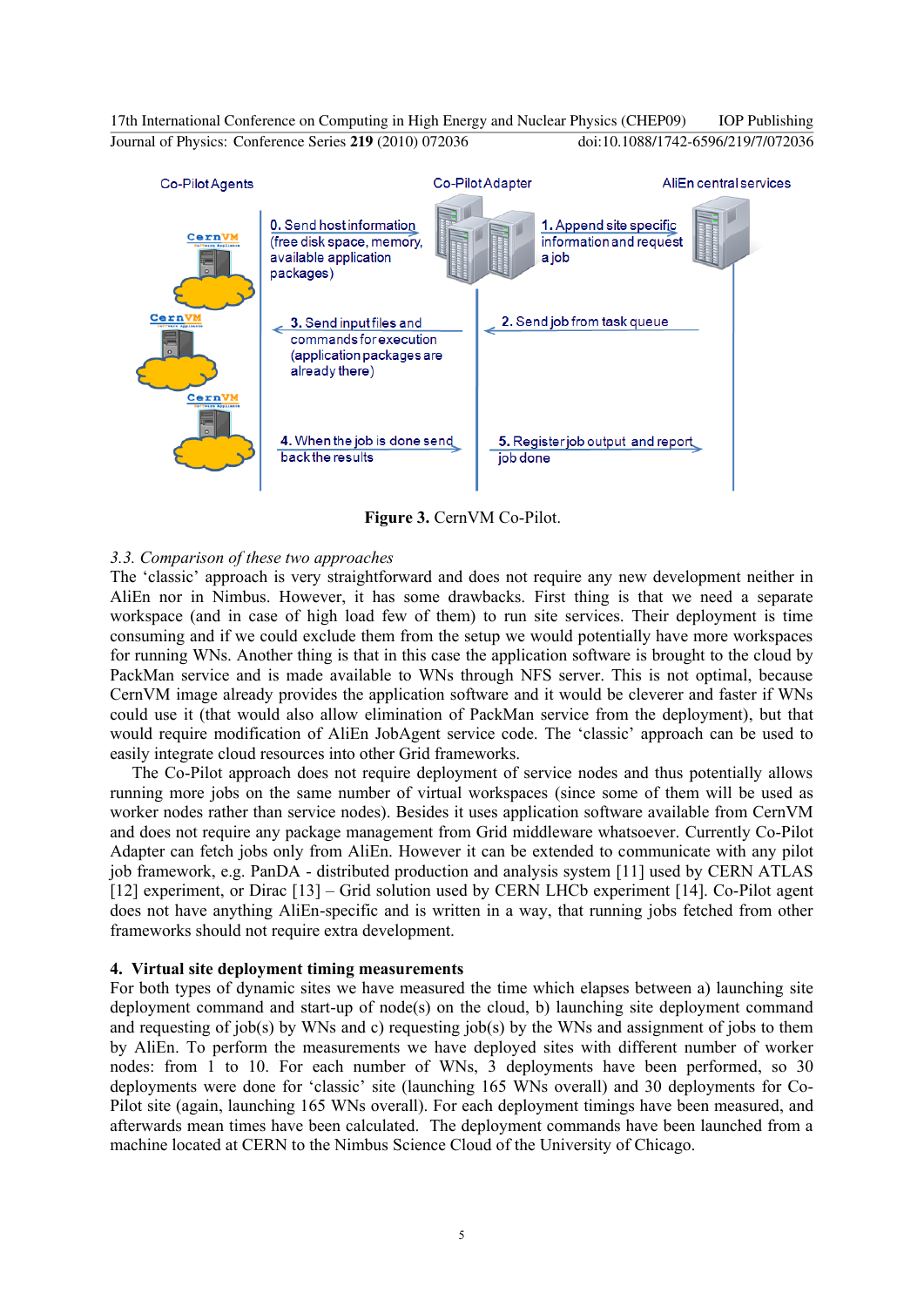



The plot on Fig. 4 represents mean times which elapse between:

- launching of site deployment command and start-up of node(s) on the cloud (light green bars for 'classic' sites and light orange bars for Co-Pilot site)
- launching of site deployment command and requesting of job(s) by WNs (dark green bars for 'classic' sites and dark orange bars for Co-Pilot site)

It is seen from the plot that the time of worker node deployment on the cloud is in general proportional to the number of WNs being launched: this is because more nodes produce higher load on Nimbus services.

It is also seen, that for the same number of WNs node start-up duration is longer in case of 'classic' site: this is explained by the fact that in case of 'classic' site in addition to WNs we launch also a separate node for running AliEn site services.

The time span between worker node start-up and job request does not depend on the number of worker nodes and varies slightly. It is about 400 seconds in case of 'classic' site and about 15 seconds in case of Co-Pilot site. This time is spent to start and initialise site services on the services node and the JA service on WNs in first case, and to start and initialise Co-Pilot agent in second case.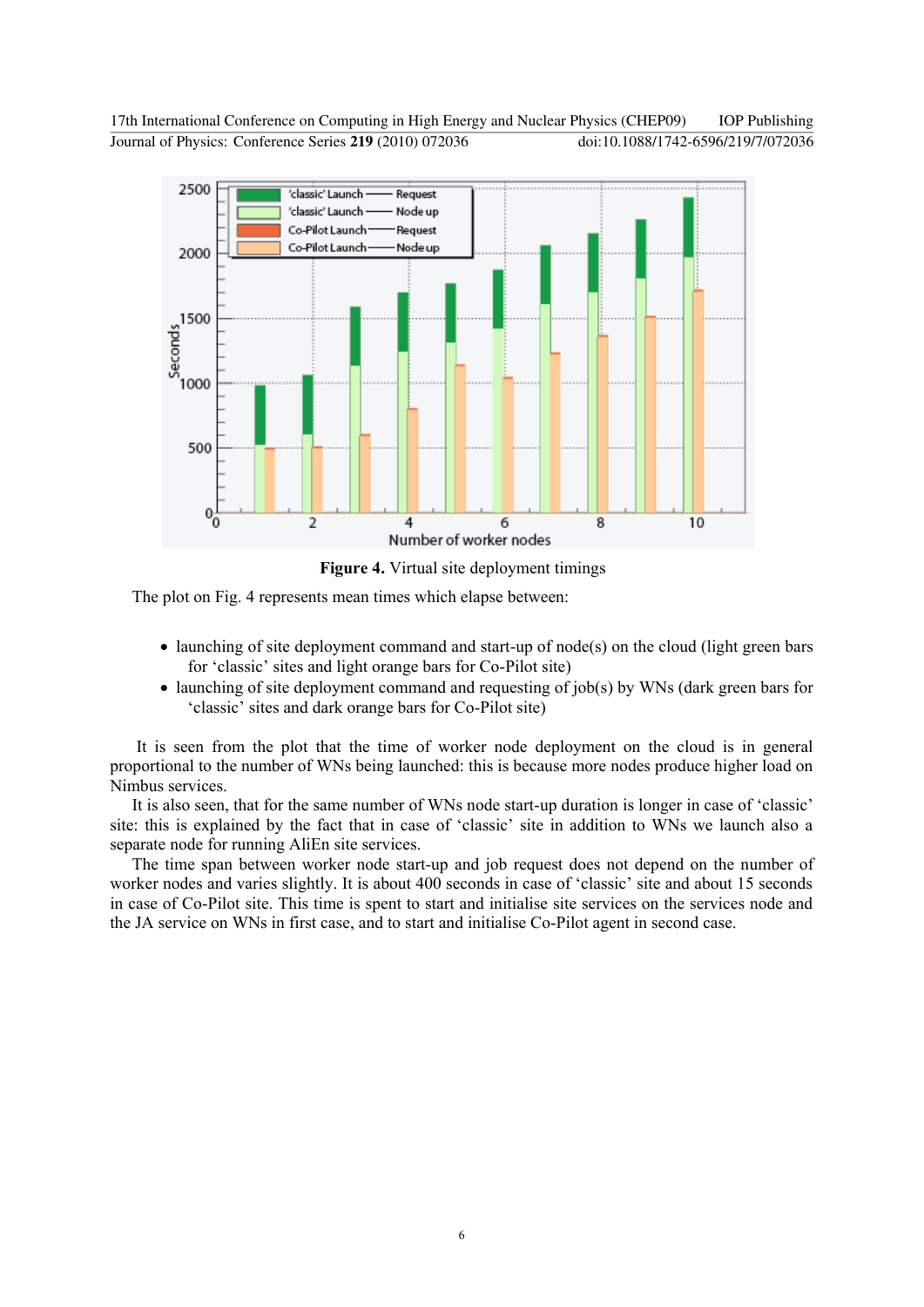

Figure 5. Job request and arrival timings

The plot on Fig. 5 shows mean times which elapse between requesting of job(s) by the WNs and assignment of jobs to them by AliEn (dark green bars for 'classic' sites and dark orange bars for Co-Pilot site).

In case of 'classic' site the mean time does not exceed 5 seconds, and in case of Co-Pilot site it varies from 3 to 30 seconds. The reason for this is that Co-Pilot Adapter is currently serving requests sequentially, whereas AliEn services are processing several requests simultaneously.

The table below shows minimums, maximums, means and standard deviations of measured time intervals for all 165 WNs of 'classic' site (launched during 30 deployments) and 165 WNs of Co-Pilot site (launched during 30 deployments).

|                           | Minimum | Maximum | Mean     | Standard<br>deviation |
|---------------------------|---------|---------|----------|-----------------------|
| 'classic' site            |         |         |          |                       |
| Launch – Node up          | 529     | 2031    | 1566.915 | 350                   |
| $L$ aunch $-$ Job request | 982     | 2489    | 2010.188 | 350.558               |
| Job request – Job Arrival |         |         | 2.381    | 0.82                  |

| <b>Co-Pilot site</b>      |     |      |          |         |
|---------------------------|-----|------|----------|---------|
| Launch – Node up          | 476 | '906 | 1241.679 | 383.219 |
| $L$ aunch $-$ Job request | 491 | 1921 | 1256.588 | 383.184 |
| Job request – Job Arrival |     | 30   | -327     | 7 717   |

Table 1. Min., Max., Avg. and SD of measured variables

Minimum values of 'Launch – Node up' and 'Launch – Job request' were recorded during the deployment of sites with 1 WN and maximums were recorded during the deployment of sites with 10 WNs. The large variations of these intervals have been expected, because the load produced on the